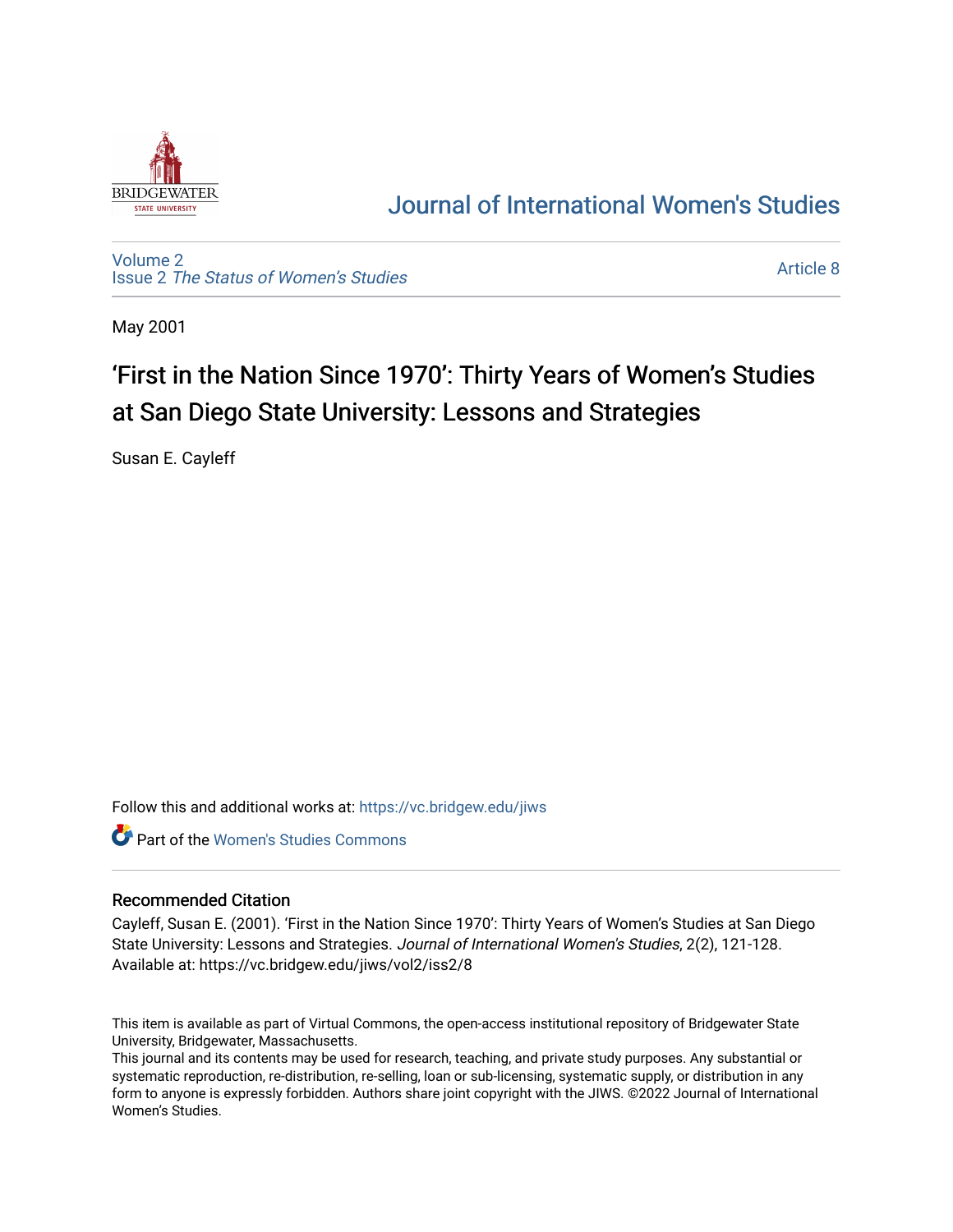This journal and its contents may be used for research, teaching and private study purposes. Any substantial or This journal and he content in this years of Wessellow, Baching and Binying study being the procedure and its<br>systematic reproduction, re-distribution, re-selling, idah of studies at sing, systematic supply of distribution to anyone is expressly forbidden. ©2001 Journal of International Women's Studies.

# '**First in the Nation Since 1970': Thirty Years of Women's Studies at San Diego State University: Lessons and Strategies"**

# **Susan E. Cayleff<sup>i</sup>**

#### Present Insights – Past Lessons

Each year, department chairs at SDSU are asked to write and articulate detailed strategic plans for the next two years. While an onerous and time-consuming task, I have found this a valuable tool for prompting faculty discussion about our direction and priorities. As we set our course we are constantly reminded that we are creating a new field of knowledge that challenges the traditional curriculum. [See: Marilyn Boxer, *When Women Ask the Questions: Creating Women's Studies in America* Baltimore: Johns Hopkins University Press, 1998 for a detailed and compelling discussion of how Women's Studies has created both a "new field of knowledge" and "challenged the traditional curriculum']. I am also aware that our goals, strategies and priorities are continuously informed by the collective lessons we have learned. We continue to pass on these insights from the department's thirty-one year history verbally to one another.

Prime among these "guiding principles" is the need to link theory with practice. This means we must consciously combine the creation of our new knowledge with accessible, multicultural and non-institutional settings in addition to and beyond the classroom. Our university's student body is multi-cultural, self-supporting and employed while in school. Thus, our course content must at all times center social class, race, ethnic and gender analysis. There is also a deep appreciation for community-based service learning wherein students work in agencies/schools/businesses within the community [Center for Community-Based Service learning, "Linking Class work and Community Service," pamphlet, 2001]. Grants are available to achieve this. Complementarily, this means bringing into the classroom community activists involved in various programs and projects. This cross-fertilization enriches both the community and the academy.

These mandated yearly strategic plans necessitate that I prioritize collective goals and my individual efforts. This in turn reinforces my leadership style as de-centralized coordination. A chair cannot single-handedly spearhead all these multi-faceted efforts. By asking colleagues to assume responsibility for specific projects (e.g. undergraduate major recruitment assessment strategies, a feminist research colloquia series and so on) an environment of teamwork is fostered. This allows individual creativity and leadership to flourish, and avoids burnout for the chair. "Comprehensive strategic planning," then, has profound implications for addressing collegial well-being and esprit-de-corps as well as setting and attaining programmatic goals.

With these complex and myriad lessons learned, we eagerly anticipate approach our next decade of work with strategies born of experience - and a strong future vision.

A History of Women's Studies at San Diego State University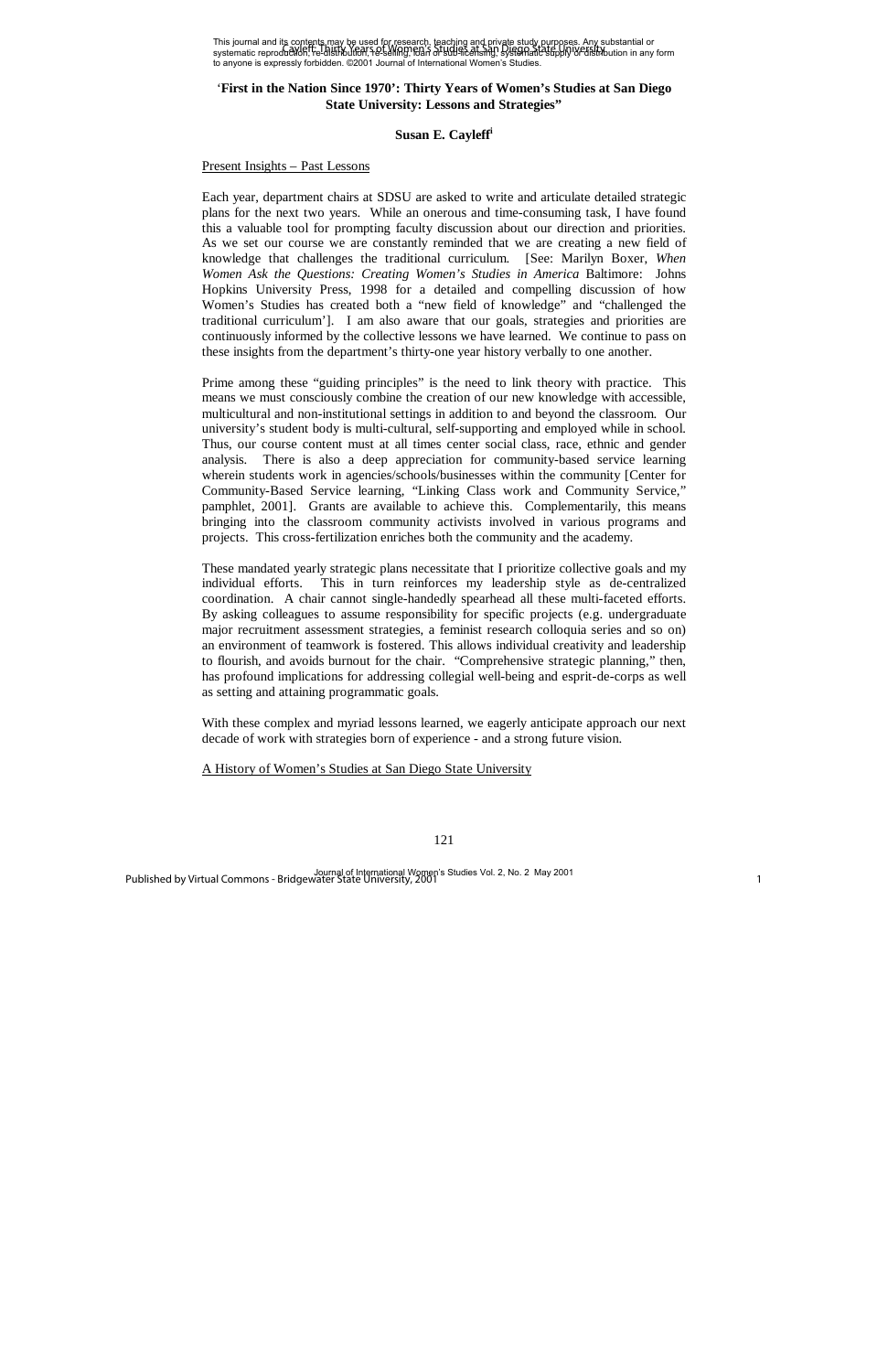In 1998-99 I was approached as Chair of Women's Studies at San Diego State University by the folks at Ms. Magazine who were compiling a time capsule of important events in women's lives in the twentieth century. Their question seemed simple enough: who taught the first course in the widely-acknowledged first Women's Studies Department in the United States [Christine Lunardini, "*What Every American Should Know About Women's History: 200 Events that Shaped Our Destiny*," Holbrook, Mass.: Bob Adams Inc, 1994, p. 321]. The research that followed yielded a complex answer. I phoned a few of the original faculty, consulted our own archival records at the University library, searched the collective memories of administrators and consulted course schedule guides from the 1969-70 academic year. I discovered that no one individual was the first. Rather, a cluster of courses was offered Spring 1970 by 5 or 6 female faculty from areas as diverse as family studies, sociology, human sexuality and history.

This campus-wide eruption was triggered by a grass-roots insistence by students, faculty and staff that women be included in the curriculum. Thus, Women's Studies at SDSU emerged as a direct result of the Women's Liberation Movement of the 1960s/70s [bell hooks, "Educating Women: Feminist Agenda," Feminism from Margin to Center, Boston, MA: South End Press, 1984, pp. 107-115]. In the early years, "… the committee [for the Women's Studies Program] recruited support for the program by organizing demonstrations, handing out fliers and more, even as it wrote curricula and cajoled administration." [Linda C. Puig, "Making a Connection: Women's Studies at 25 Reaching a Milestone," *SDSU Magazine* vol.2 no.4 Fall 1995, pp.19-21]. Later in the1970-71 academic year a second program began at Cornell University. In 1971, some 600 courses and 20 programs were identified by Female Studies II (a collection of syllabi and curricula); by 1973, the same publication noted there were 80 programs and more than 2000 courses. ["History of Women's Studies," *SDSU Department of Women's Studies Self-Study*, 1989-1999, p. 9].

The collective nature of the department's beginning at SDSU was prophetic: it was a campus-wide effort that quickly garnered administrative support and was from its inception a student-driven uprising. In 1972 *The Daily Aztec*, the campus daily, carried the front-page story that "Women's Studies Begins Collective Teaching Plan." The new approach sought to minimize hierarchical distinctions within the classroom. The teaching collective… "consisted of two or more Women's Studies Program faculty members who organize and guide a class. [sic,] The teaching collective may be composed of a faculty member or members and one or more collective assistants." Assistants were selected by a "personnel committee on the basis of their commitment to the 'Women's Movement and completion of the Self Actualization, Socialization Process of Women, and Contemporary Issues classes." Thus classroom leaders were faculty, undergraduate students, and/or community activists. This approach was premised on the belief that "A collective society is better than a competitive society." ["Women's Studies Begins Collective Teaching Plan," *Daily Aztec* vol.52 no. 4 September 22, 1972, p. 1]. And yet, alongside this radical assertion of alternative teaching methods, another article "The Center for Women's Studies and Services is Going Off Campus," told of this group's eighteen-month unsuccessful battle to be recognized as a campus entity. Alas, they were being forced off campus by the administrators and the Foundation— forced to provide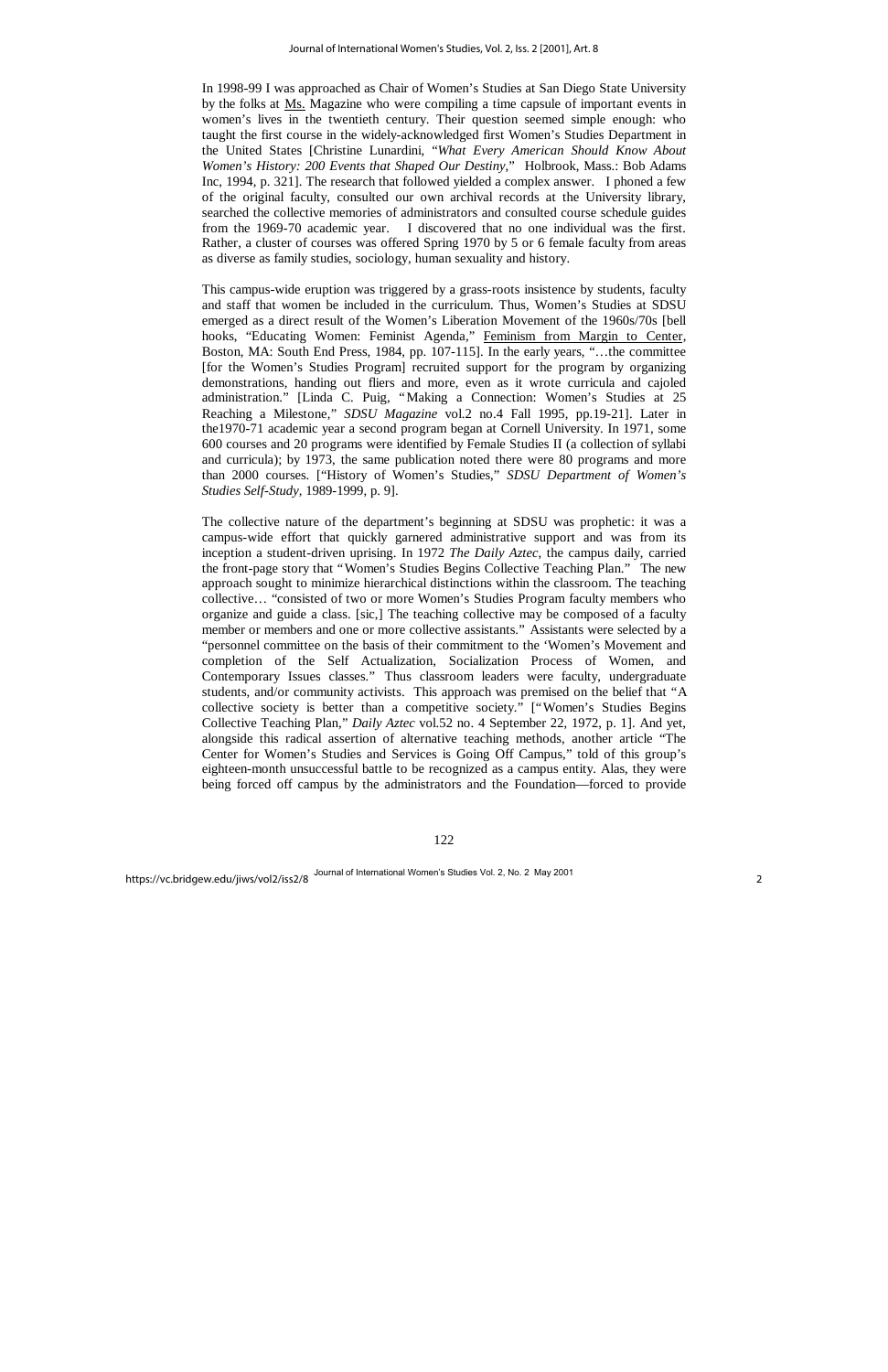their services in the larger community where, one collective member wrote, "we belong." Thus just as the university environment birthed Women's Studies at SDSU, it also ultimately proved inhospitable to activist community organizers remaining on campus. This second group, originally part of the Women's Studies program, established itself off-campus and flourished for many years as The Center for Women's Studies and Services (CWSS).

The first four years were very rocky due to infighting and factionalism, clashes with administration and high faculty turnover. In this combustible atmosphere, the entire Women's Studies faculty resigned in 1974. The program was given one more chance when the Dean of College of Arts and Letters asked Marilyn Boxer, who had just been hired to teach women's history, to Chair the revived program. Thus the Women's Studies Department began the academic year 1974-75 with a completely new faculty of two full-time and four part-time instructors, twelve classes, and 378 students. ["History of Women's Studies," SDSU Department of Women's Studies Self-Study, 1989-99 pp. 9- 11]. Between 1974-80 the program became increasingly academically rigorous. [Puig, "Making a Connection," p, 19]. These early experiences at SDSU parallel the national tenor for Women's Studies at this time: by 1974, 500 colleges were offering 2,000 Women's Studies courses; by 1982 there were 30,000 such courses; the vast majority reflected ever-increasing academic rigor. [Nancy Woloch, Women and the American Experience, New York: McGraw-Hill, 1984 pp. 521-530].

What happened at SDSU in the years that followed is a fascinating case study in adjustment, redirection and pro-active planning. The faculty, which has had a steady core of seven since 1987, responded to and anticipated a rapidly changing environment for public education in California and Women's Studies at the national level.

# The Current Status of Women's Studies at SDSU

From this rich if contentious past, Women's Studies has grown steadily to our present size and strength: we have ten tenure-track/tenured faculty lines allotted in Women's Studies only *(not jointly appointed positions)*; one tenure-track faculty with a 70-30% appointment (both positions' percentages favor Women's Studies) [in Asian Studies,] one tenured joint appointment with French (40 –60% French/Women's Studies), and an average of 6-8 lecturers in any given semester. Three of the tenure-track faculty are women of color, as are three of the lecturers. Thus Women's Studies at SDSU is significantly larger and more firmly entrenched within the institution than most other Women's Studies programs/departments surveyed nationally. According to the findings presented in the "1998-99 National Women's Studies Association Program Administration Survey Report," which found that "the vast majority (140 of 187) of institutions responding are structured as programs, twenty-two are organized as departments, while 21 describe themselves as "other." Further, most schools (149 of 187) have no FTE line in Women's Studies. [Beth Stafford, "1998-99 NWSA Program Administration Survey Report" May 2000, pp. 1 & 3]. Our departmental strength is reflected in a budget which maintains these faculty positions, a full-time office administrative coordinator, two part-time work -study students (paid via separate state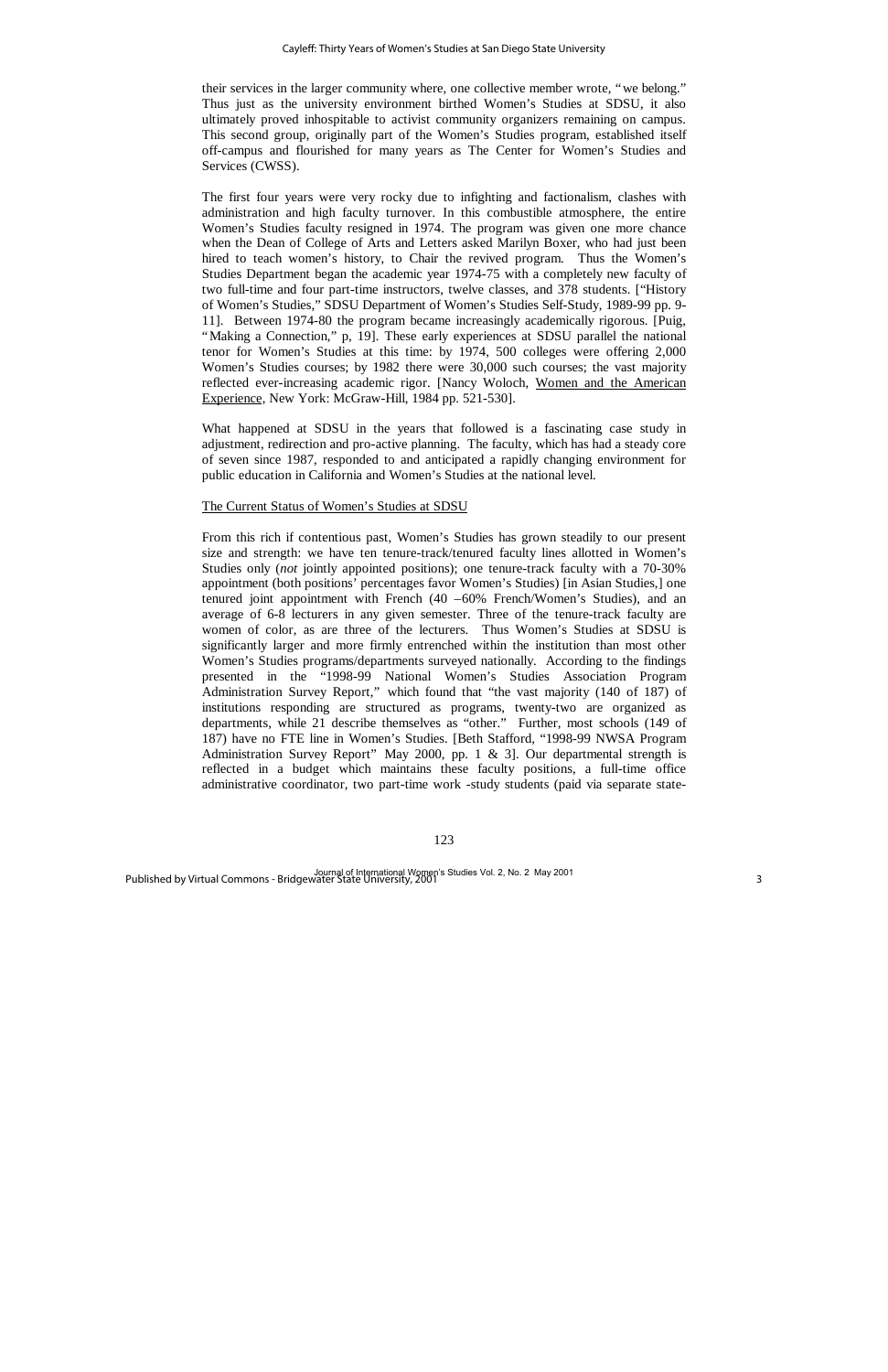allotted funds) and, since 1995, a minimum of four-to-eight graduate-student assistantships allotted to help support our masters level students (these funds are given by the Graduate Division).

#### Student Enrollments and active steps towards recruitment

All California State University system students must take courses to fulfill specified graduation requirements in multicultural, American Institutions and social science categories. Successful efforts were made to "imbed" Women's Studies courses within the General Education Core Curriculum. Thus, "Women in Cross-Cultural Perspectives," fulfills a generic "cross-cultural" requirement, "Women in American History" fulfills a generic American Institutions requirement, "Socialization of Women" fulfills a standard social science requirement and so on. Because our curriculum is thus imbedded, we are less vulnerable to fluctuations in student enrollments. In recent years we have also gone through the appropriate committees to insure that our two 100 entry-level courses, "Women and the Social Sciences" and "Women in the Humanities" are included in the University Foundations cluster which is open to all first year students. This further assures us of student enrollment and potential majors as they choose their foci in the years to come.

We have nonetheless experienced a gradual decline in the number of Women's Studies majors since the Department's inception. To redress this, in 1999-2000 we began an aggressive Undergraduate Recruitment Initiative that entails: open-house well-advertised sessions on "Why Major in Women's Studies?" promotional literature that is distributed in all Women's Studies classes at each semester's end along with on-site major and minor declaration forms, panels of former Women's Studies students who speak about their work lives after earning a Women's Studies degree, and active recruitment in area high schools and community colleges. We also regularly provide printed materials to Freshman Orientation Days and Transfer Days when new students peruse tables with information about possible majors. And, as time and energies allow, faculty members attend these events.

While several Women's Studies classes are accepted for credit as fulfillment for the requirements in other majors (eg: "Psychology of Women" is accepted towards the Psychology major and so on), a priority for the upcoming two to three years is to lobby department chairs whose programs do not currently accept Women's Studies core curriculum for their majors to do so. To the frustration of many, our campus does not allow "cross-listing" of courses. Recently, however, we were able to engineer the first such cross-listed course, "Women in Asian Societies" because of a jointly appointed faculty person in WS and Asian Studies. However, this accomplishment has yet to be generalized to make better use of this method.

# The Creation of the Masters' Degree Program: 1995

While we are constantly seeking ways to increase the number of Women's Studies majors and minors, in the early 1990s, we turned our attention to the proposal and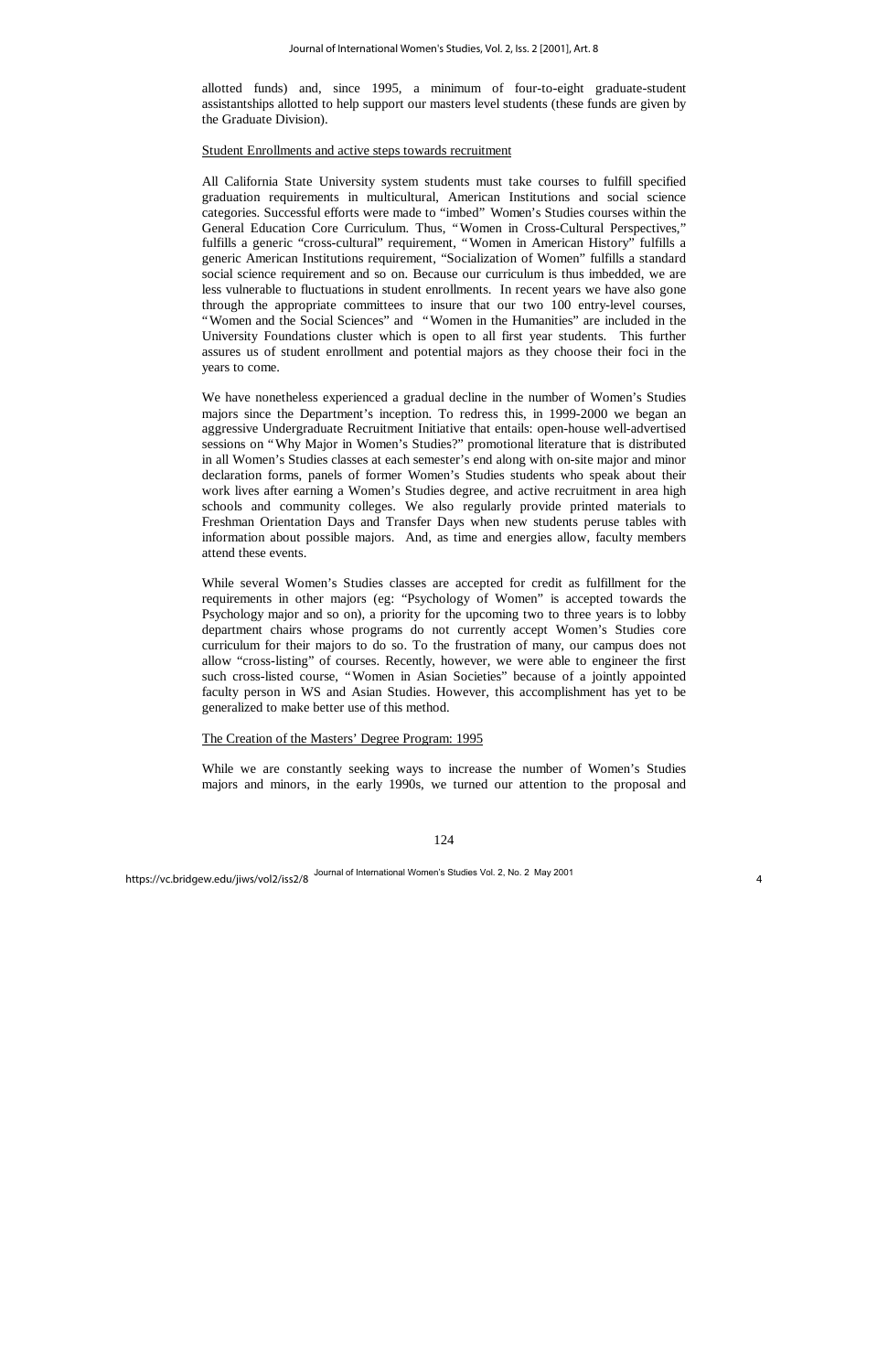implementation of a Masters-degree program which began in fall of 1995. We were able to do so because of curricula strength, and a succession of three College of Arts and Letters Deans (and Associate Deans) who were former Chairs of Women's Studies and who continued to advocate for allotting excellent resources to Women's Studies. Also, our 1989 External Review Team's report that cited our strength in faculty appointment lines, courses, and scholarly productivity as reasons for why we should offer an M.A. degree.

Since 1995 we have admitted on average 6-10 students per year and through rigorous negotiations with the Graduate Division, we can now offer financial assistance to 5-8 of them on any given year. While these yearly \$4,000 stipends help us recruit excellent students, and provide tenure-track faculty with able classroom assistants, we are painfully aware of the need for these students to be granted larger stipends that more closely approximate the cost of living in our region. Beginning Fall 2001 thanks to the generous endowment gift of a donor who was doggedly pursued over a number of years prior to this gift's creation, we will allot our first-ever graduate scholarship, in the amount of \$5,000.

Also, we offer the opportunity for two or three of each group of second year students to teach their *own* introductory Women's Studies class, "Women and the Social Sciences." They are mentored by our graduate advisor. This has proven invaluable to them in determining their future career goals, securing admission into Ph.D. programs, as well as honing their own interdisciplinary skills and research. It also clearly echoes the studentfaculty collaborative work of the early years of Women's Studies at SDSU.

# Creation of the Women's Studies Certificate Program: 2000

After many inquiries from community women interested in a post-baccalaureate degree/certificate in Women's Studies, we explored, designed and implemented a twelveunit Certificate program that garnered its first enrollees in Fall 2000. Students can stipulate one of three emphases: Overview, Health, or Multicultural [San Diego State University College of Extended Studies, "Certificate in Women's Studies," Fall 2000, vol. 13, issue 1, no. 3, p. 104]. Each emphasis articulates a four-course plan of study (currently managed by the Department Chair through the College of Extended Studies) from extant graduate level Women's Studies courses offered at the 500-700 (graduate) level. This Program was initiated to meet a need identified by community women, provide a more diverse in-class student composition within our graduate seminars, bolster enrollments in our graduate level courses and secure a small but very helpful additional income from the fees we garner for teaching Extended Studies students. At present we have six students enrolled in the Certificate Program and they are employed as attorneys at the District Attorney's office, in the military sector, as a Wesleyan minister and other interested post-baccalaureate scholars. As we had hoped, their presence in graduate classes has brought new insights through their work-related expertise and greater personal diversity (three of the six Certificate students are women of color).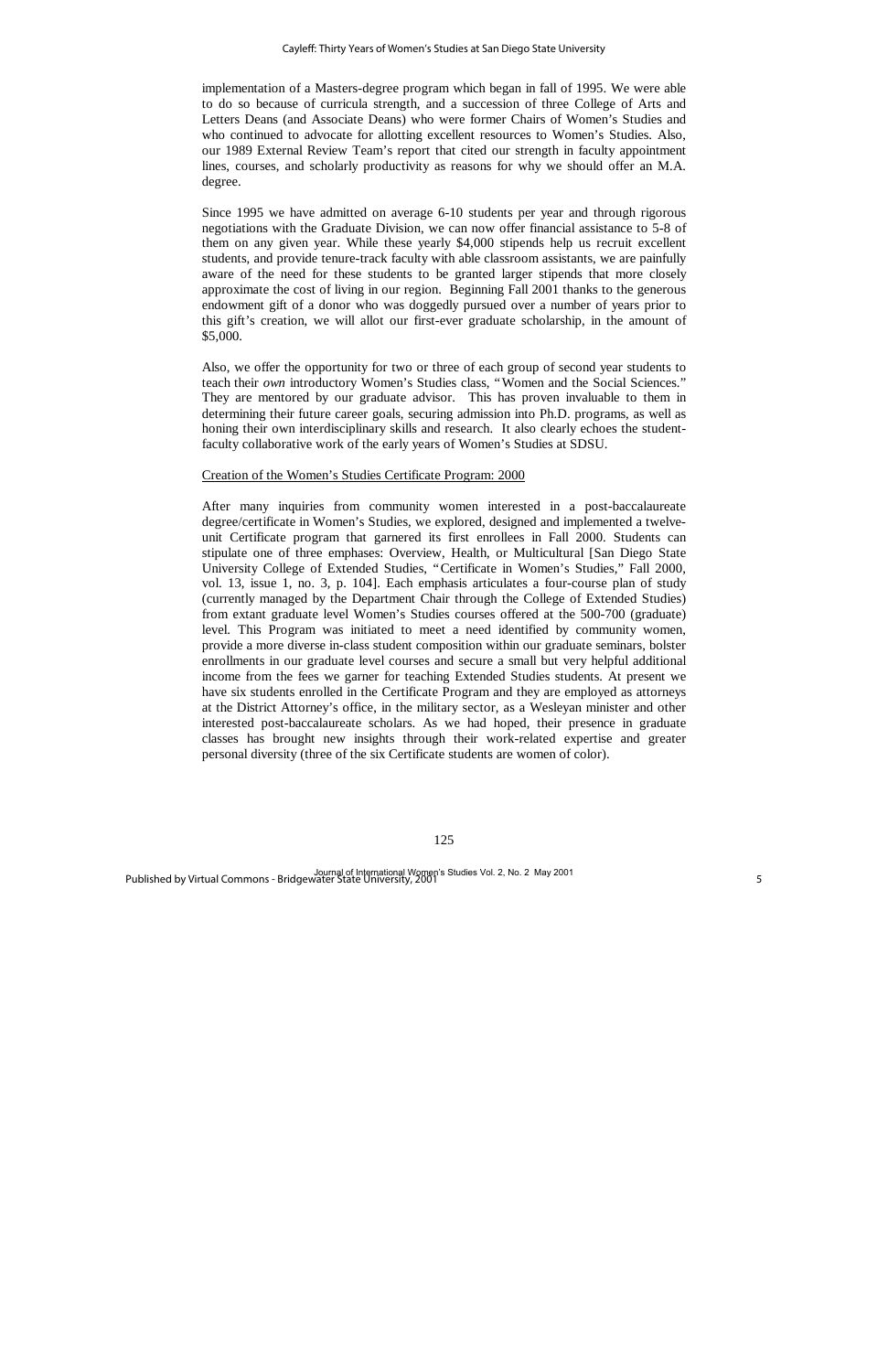# Charting the Future: Goals for the Twenty-First Century

In the Spring of 1999 the department underwent its ten-year external review by on -andoff-campus expert evaluators. In preparation for their visit, we carefully, even painstaking, chronicled the last ten years of enrollments, faculty hires, curricula changes, program foci, community-based programs and budding international liaisons. From that exhaustive self-reflective study (in excess of 200 pages) emerged a consensus on four directions that we prioritized for the twenty-first century. These included *diversity* of curricula materials and an ongoing commitment to diversity in faculty hires; *internationalization* of the curriculum and a growing effort to make international travel and study available to our undergraduate and graduate students and the Women's Studies faculty to facilitate collaborations with colleagues worldwide. This effort is well under way. At present, we have student exchange programs with two Mexican universities, Universidad Autonoma de Baja California and Collegia el Norte de la Frontiera. Other liaisons are with the Orebro University in Sweden, Sichuan Normal University in Chengdu, Beijing Universities in China and a budding liaison with Women's Studies at the University of Costa Rica.

#### Integrating Activism and Academics

Our third goal is to continue to integrate activism and academics. This is aided by a relatively new campus-wide emphasis on Community Service Learning, which uses outreach by SDSU faculty and students to build links within neighboring communities through specific mutually beneficial projects.

Similarly, we offer a 3-unit internship course which places a Women's Studies major with an approved agency, group or program in the community. These include Planned Parenthood, the District Attorney's anti-violence unit, feminist health-care agencies, women's rights organizations, battered women's shelters, legal advocacy centers, archival repositories, the city-based gay and lesbian center, and so on. These groups approach Women's Studies requesting interns, or we become aware of them and contact them if a particular student is interested in interning there. The intern "contracts" with the project supervisor for 50 hours of on-site work as well as an intellectual journal and periodic reports which are submitted to the Women's Studies undergraduate advisor. We recently changed the level of the internship so that it is now an option for graduate as well as undergraduate students. Also new, Spring 2002, will be an in-class component. Here, all interns will meet regularly with a faculty advisor to form the theoretical links between activism and academics and share their experiences with one another. Beyond this internship program, individual Women's Studies faculty offer outside-of-class community-based service options as part of their required course work. One example of this is students in my upper-division American Women's History course who mentor local high school students through discussions of novels read by all. Over the course of this school year the texts include: Charlotte Temple (1790); Incidents in the Life of a Slave Girl (1850), Little Women (1869), Bread Givers (1925); Bell Jar (1963), and Farewell to Manzanar (1975). Another scholarly-based activist component involves students researching archival materials at the local Women's History Reclamation Project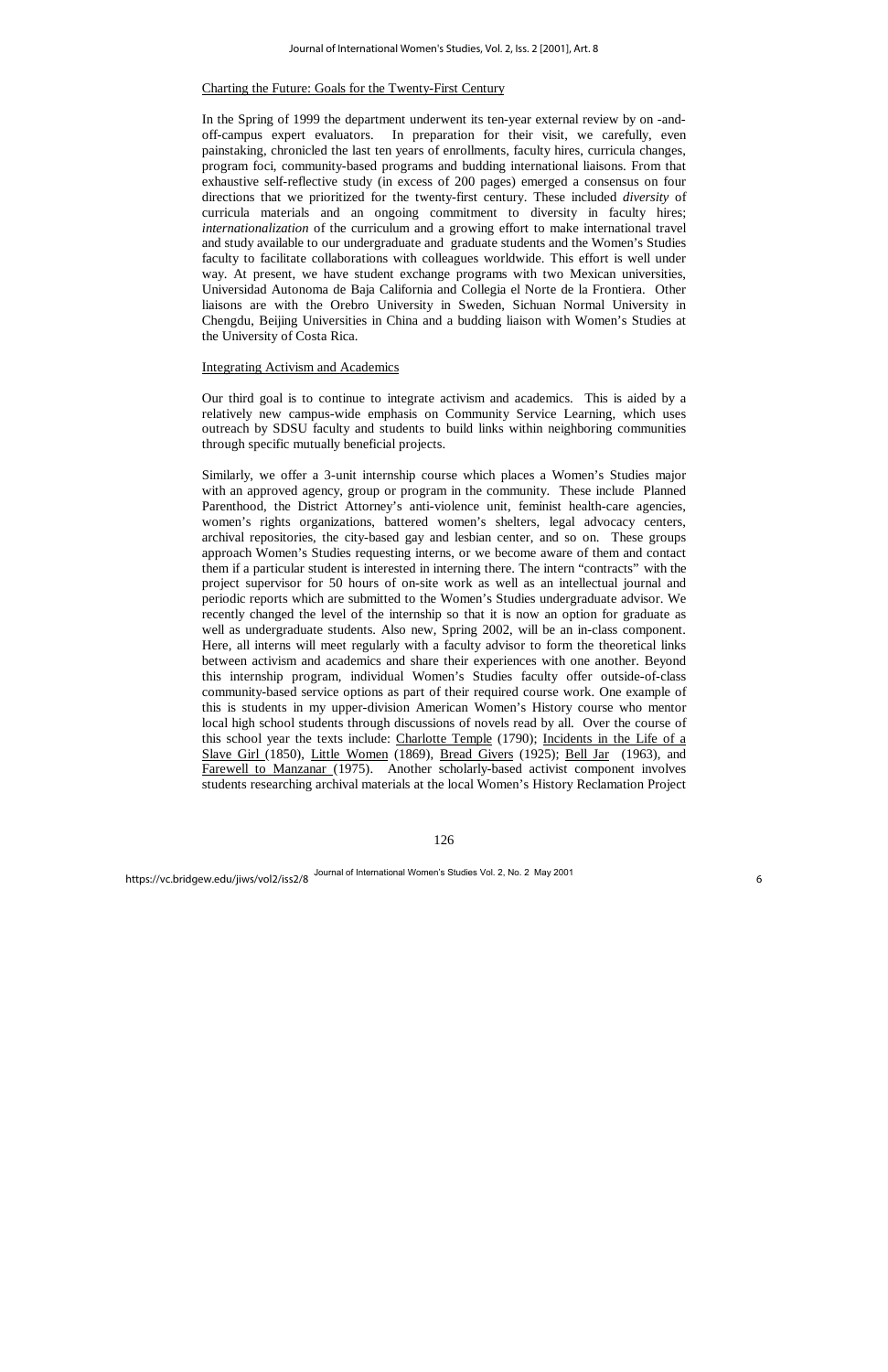and creating traveling exhibits from those materials (relevant to women's history) that are brought into elementary and middle school classrooms. This year's content focuses upon nineteenth-century black and white women working together for abolition. My students meet after class to brainstorm and design discussion questions and "free write" prompts that are then used with high schoolers. We also meet after each trip to the high school to discuss which approaches worked and which were less successful.

These opportunities, it must be noted, are extremely labor intensive and difficult to secure. In recent years, we have been able to patch together grant monies from oncampus and community-based organizations (often weaving together several donations to equal a feasible amount for a budget) to support two graduate-student assistantships to oversee and organize the archival and high school based projects. Thus, several goals are met at once: activism is linked with academia, graduate assistantships are generated and diverse materials are introduced into high school as well as college classrooms.

Other opportunities for activism emerge through the campus-based Women's Resource Center. This on-campus student-run group is loosely under the auspices of a designated faculty person who serves as the signatory liaison. The Women's Resource Center provides workshops, phone referrals, weekly meetings, on-campus tabling of current issues, Women's History month activities, a yearly teen pregnancy conference, an annual anti-violence concert and benefit and hosts speakers on their modest budget. We also have a modestly funded Women's Studies Student Association whose activities—even pulse— are determined by each group of majors.

Finally, we utilize guest speakers to expand our community outreach. We consciously choose to invite many speakers to present at the six-times per year Feminist Research Colloquia (funded by state-allocated lottery monies) whose work and experience focuses on activism. After years of this format, next year we are opting for a more in-house research-based format. The theme "Home-Sweet-Home?" will explore how diverse disciplines conceptualize and teach about the home. During our recent faculty retreat we discussed strategies for moving from an undergraduate curriculum based on the traditional disciplines to one organized around women's experiences. We decided that a crucial first step is sharing and discussing the way that we currently teach key concepts. Toward this end we decided to replace the Feminist Colloquium (for one year only, with an option to renew) with a series on department presentations/workshops where faculty will discuss different approaches to teaching about the same concept "home." In Fall 2001, every other Wednesday afternoon, interested Women's Studies faculty will briefly present on the way they teach about "home" in one of their classes. For example, one instructor might talk about the home as a site of violence; another might discuss changing notions of domesticity, while a third might discuss women's home-based income-earning activities. The presentations will then be followed by discussions. Lecturers, graduate students and faculty associates will be invited. [SDSU Women's Studies Interdepartmental memo created by Doreen Mattingly and Bonnie Zimmerman, February 2001].

A new annual event, made possible through the generous gift of an individual donor, has allowed us to offer the Helen Hawkins Lecture and Activist Awards. Begun in 1999, this